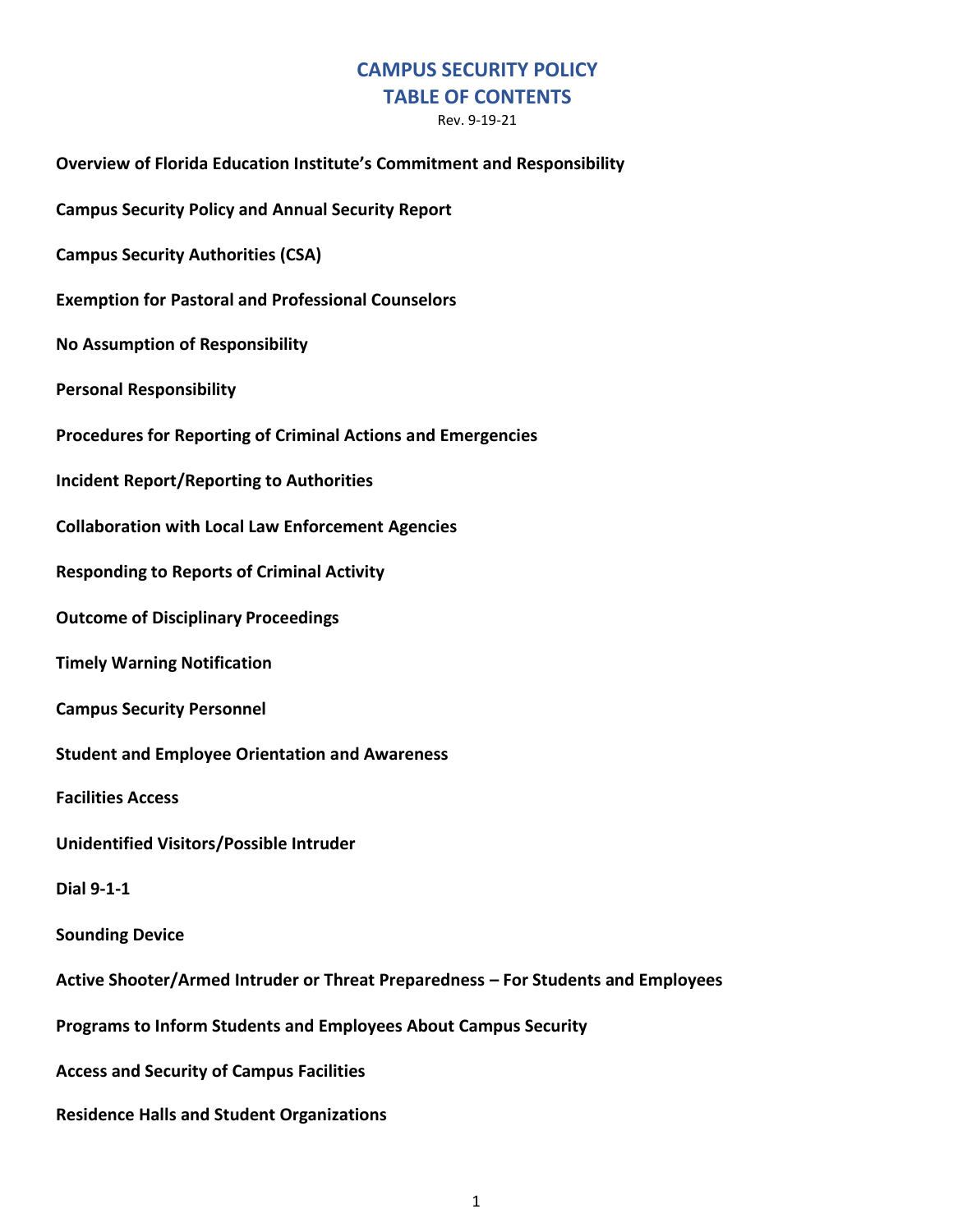**Externship Sites and Clinical Facilities**

**Alcohol and Drug-Free Policy**

**Weapons Policy** 

**Policy on Non-Discrimination**

**Policy on Sexual Misconduct**

#### **VIOLENCE AGAINST WOMEN ACT (VAWA)**

#### **TITLE IX POLICIES AND PROCEDURES**

**Title IX Compliance**

**Definitions of Terminology Used**

**Policy on Sexual Harassment**

**Policy on the Awareness and Prevention of Dating Violence, Domestic Violence, Stalking and Sexual Assault**

**Minimizing Risk**

**Engaged Bystander Intervention**

**Signs of Stalking**

**Examples of Domestic and Dating Violence**

**General Strategies to Help Prevent Sexual Assault or Other Violent Crimes**

**Policy on Retaliation**

**Policy on Voluntary Reporting**

**Crime Awareness and Prevention Program**

**Program to Prevent Domestic Violence, Dating Violence, Sexual Assault and Stalking**

**Primary Prevention and Awareness Program**

**If You Are a Victim of Sexual Assault or Domestic Violence**

**Protective Orders**

**Confidentiality**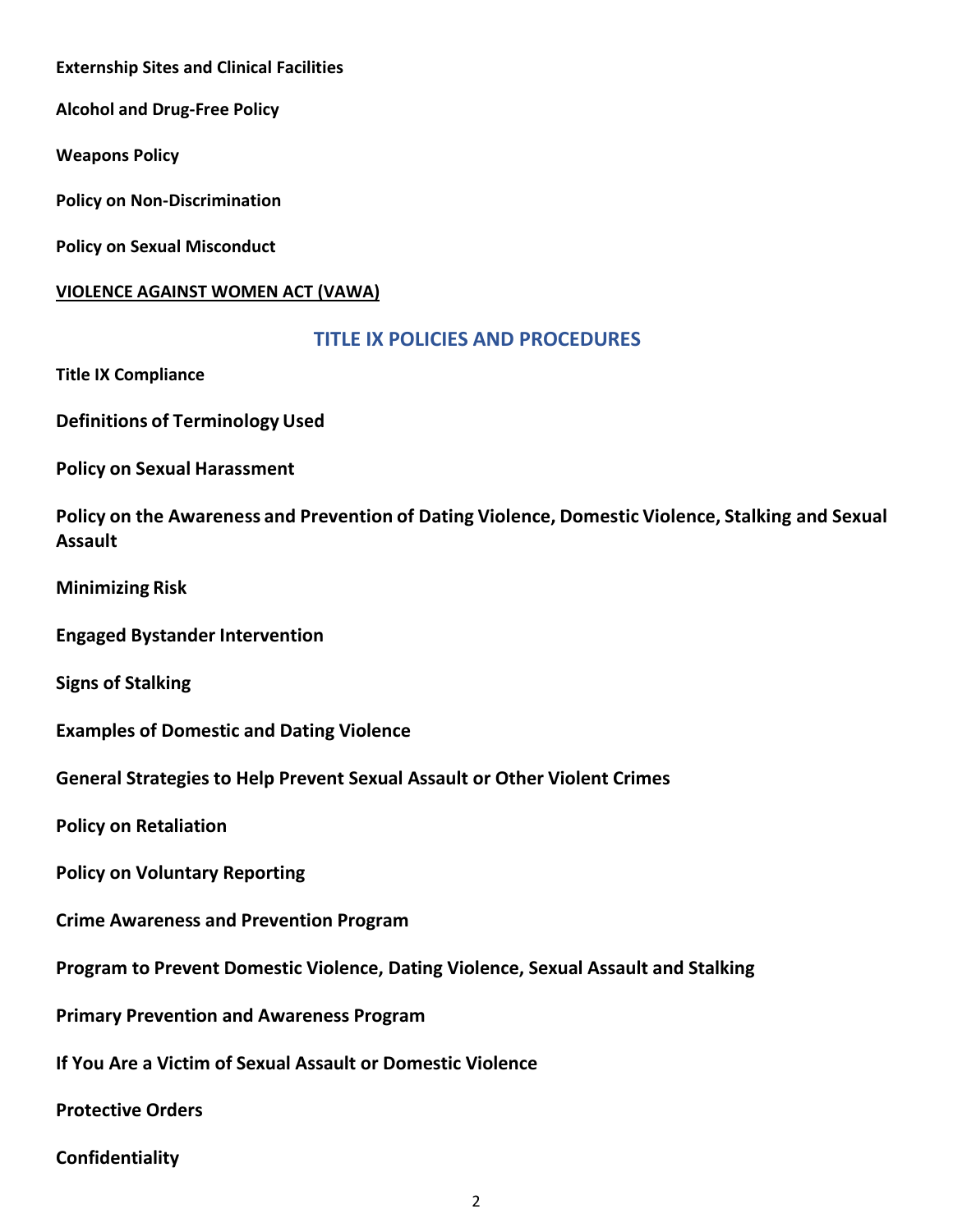**Options for Supportive Measures and Complainant's Rights Grievance Process to Address Title IX Sexual Harassment Complaints Providing Notice of Allegations Dismissal of a Formal Complaint Consolidation of Formal Complaints Investigation of a Formal Complaint Hearings Determination Regarding Responsibility Right to Appeal Informal Resolution Process Recordkeeping Policy SEX OFFENSE POLICY SEXUAL PREDATOR NOTIFICATION Sexual Assault Prevention Sexual Harassment Sexual Harassment Guidelines Procedures to Be Followed When Reporting Offenses Sanctions for Sex Offences Available Options in Living and Academic Arrangements Disclosures to Alleged Victims Retaliation Prohibited Non-Fraternization**

**Sex Offender And Predator Registration Law (State Of Florida)**